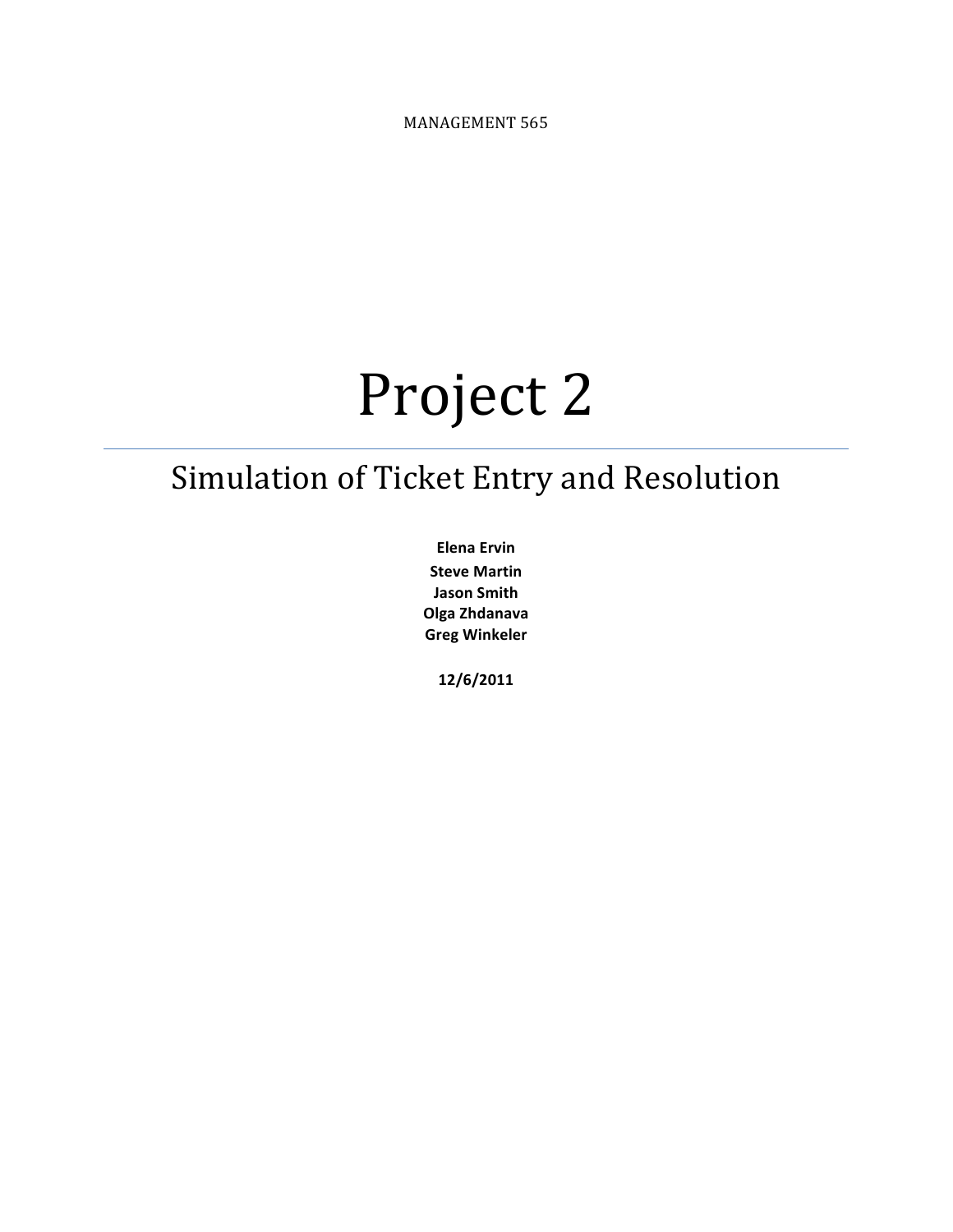## **Table of Contents**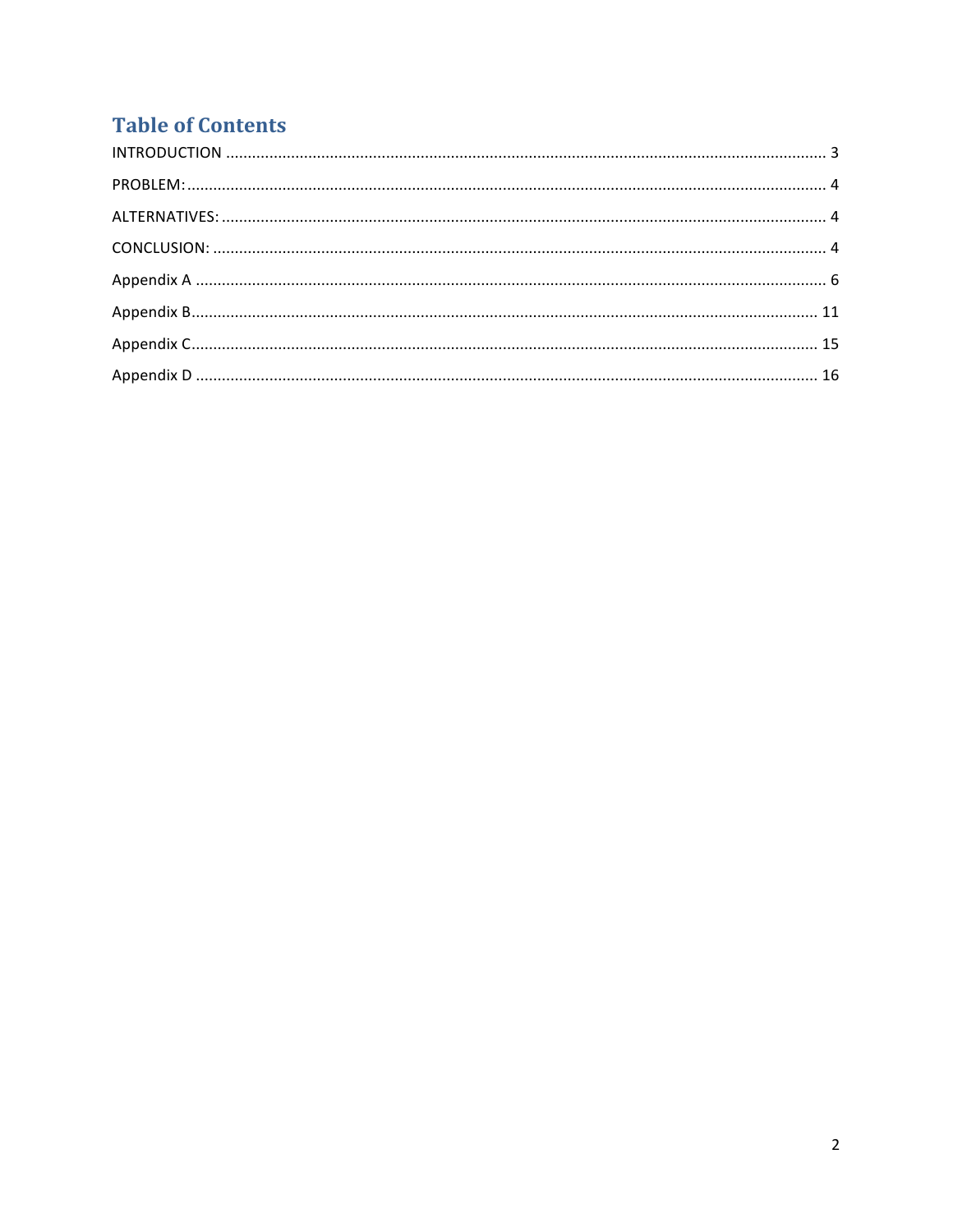#### **INTRODUCTION**

Due to the limitations of our initial project – specifically, how it addressed infected computers, however was only checked every Monday thus all incidents were reported at the same time every week – Project 2 instead expands to cover the comprehensive nature of tickets received at the MSU Computer Services Help Desk. Computer Services twenty-four hours a day during the week, but is closed over the weekend from midnight to 10:00am on Saturday and Sunday. The Help Desk call center consists of four labs, a total of eight people present, four lines which receive calls, two people in chat at all times, and one person solely dedicated to monitoring emails. Tickets can be entered via person, email, phone, and on-line chat-system. The issue faced is providing the correct amount of coverage to resolve tickets in a timely manner. Labs are at Cheek, Strong, Glass, and Meyer Library.

We faced several limitations while working on this project, resulting in an average arrival time of 48 minutes. Our data was pulled from September 23 through October 1. Clearly, there were certain times that were busier than others. For example, from midnight to 8am, there were, at most, three tickets logged, generally, however, there were none most days of the week. Meanwhile, during the day, there were times when a ticket was logged every five minutes. Because of this, we limited the data by removing that time period from the data.

In addition, there was some human error indicated during the times taken for resolution. There were a large number of times which stated it took 0 minutes to resolve the issue. Because there is no way to tell how long those actually took, we also eliminated those times. Anything that took over 1,000 minutes was also eliminated because those tickets that were likely to have been forgotten, closed only when remembered. This greatly decreased our sample data, though the time period did not change.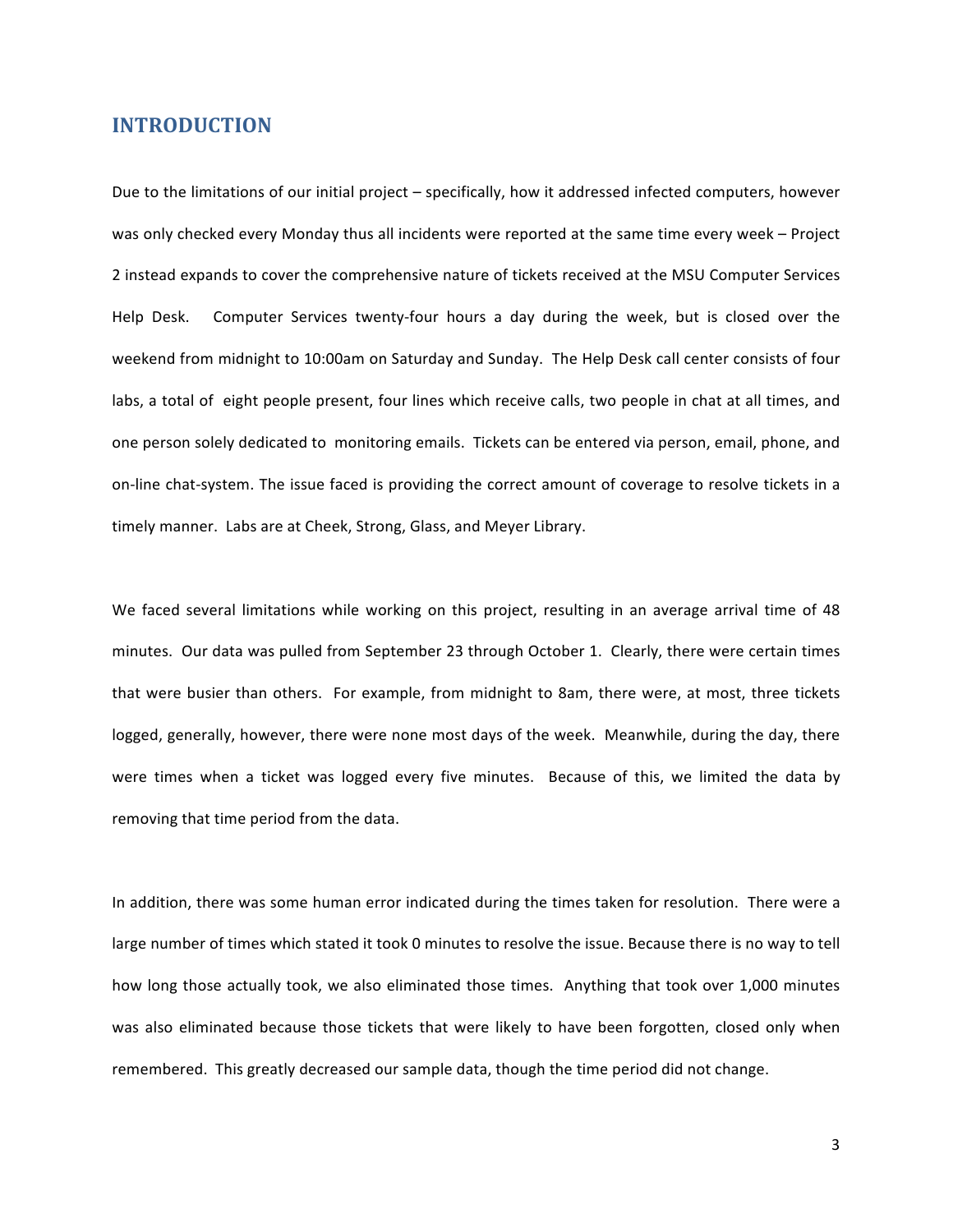#### **PROBLEM:**

Considering the number of 'queues' in place and the number of employees or 'servers' at each 'queue,' it is necessary to find out where the inefficiencies lay. While the locations are necessary – all but one necessary as a separate entity – we are looking to see how many servers at each location would make the overall system more efficient.

#### **ALTERNATIVES:**

During ExtendSim, we will be examined several different scenarios – eight in total. The initial model – Base Model – was based on the status quo, how the system works now. From there, we did three more scenarios based on this concept where we removed one person from each location until we had five queues with one server at each.

At that point, we removed the fifth queue – the one designed solely for email – and started the process over again. The assumption being, while tickets can still be submitted via email, instead of having a separate station for it, the email would be redistributed so that individuals working in the lab would be required to monitor email in addition to answering phones, interacting with people in live-chat, and addressing those who came in-person with issues. Again, we repeated the process of whittling down a server from each queue until we had four queues with one person at each location.

#### **CONCLUSION:**

As stated before, there is no choice but to continue to maintain four labs across campus for ease of access, and at least one person is necessary to work in each lab to answer questions. There will be times – such as in the week before finals – when the tickets increase dramatically, and at that point, another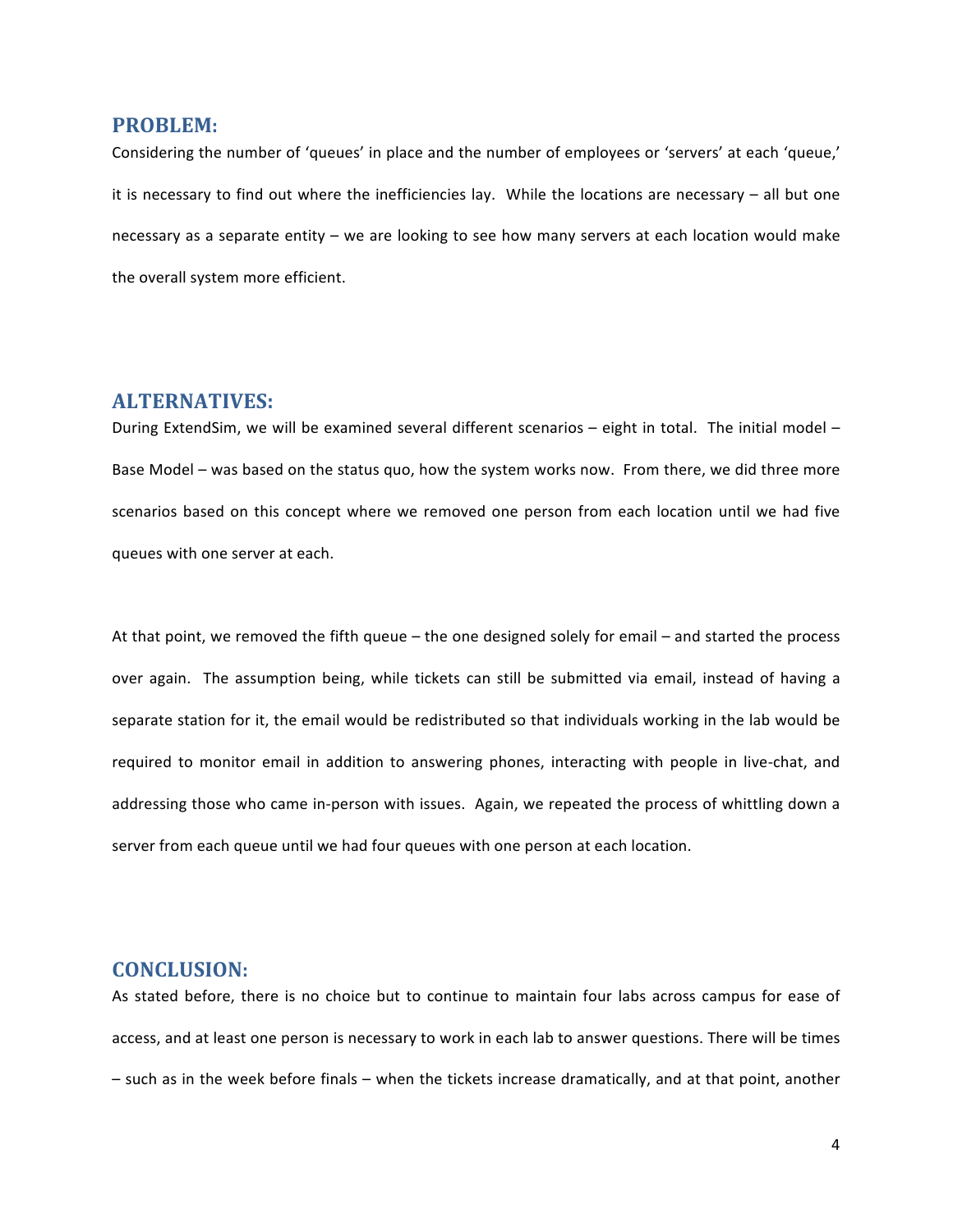worker would become necessary. Also, there are periods of time when incidents were far more common than others. Our data takes a look at it 'on average' rather than an exact snapshot.

Given all of this, it became obvious the most cost-efficient option would be to decrease the number of open queues to four – Cheek, Strong, Glass, and Meyer Library – and generally keep one worker at each location to handle incidents, questions, etc as they arise.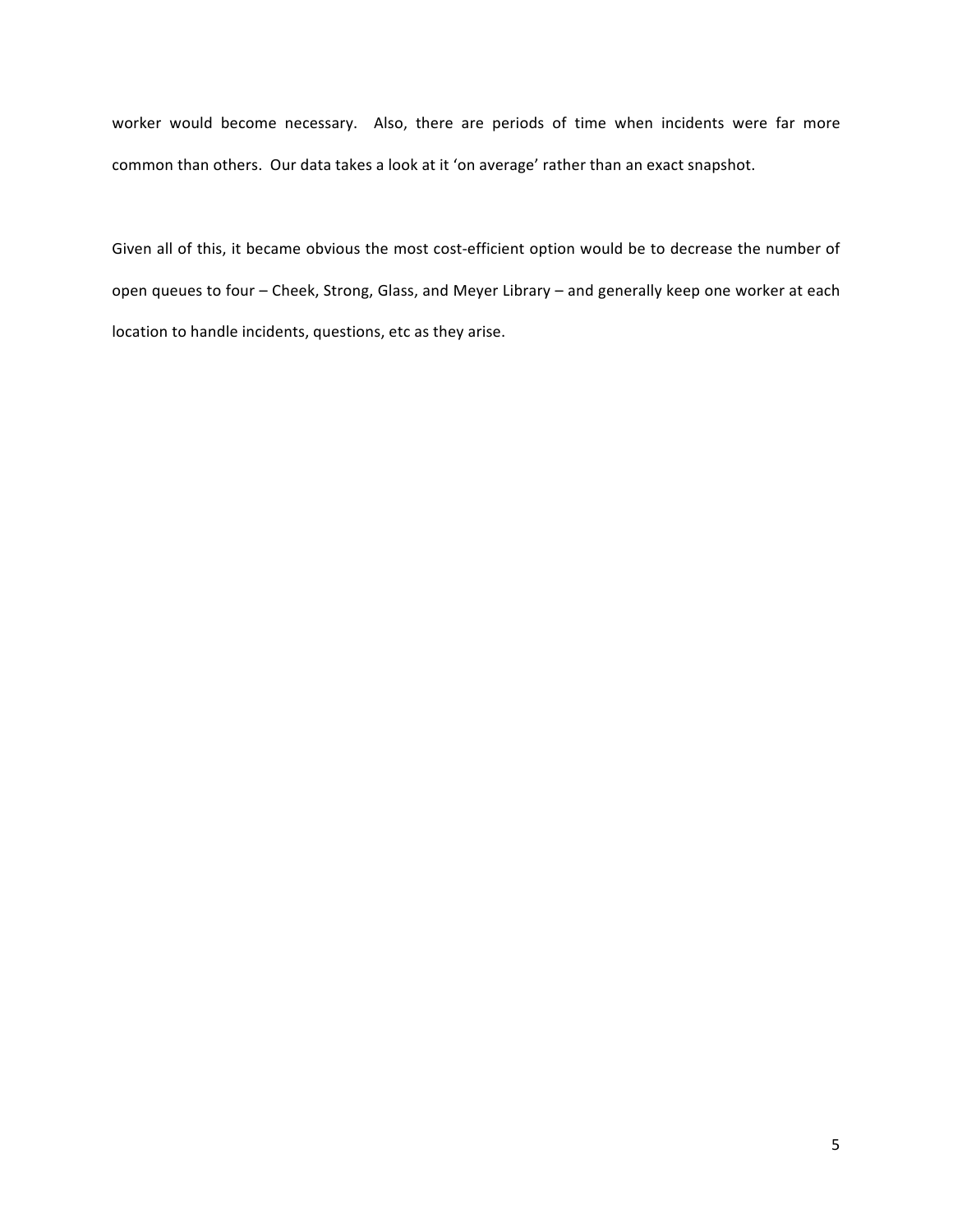## **Appendix!A**

| <b>Key</b>                             | <b>Created</b>                     | <b>Resolved</b>                    | <b>IAT(in Minutes)</b> | <b>Time To Resolve (in minutes)</b> |
|----------------------------------------|------------------------------------|------------------------------------|------------------------|-------------------------------------|
| <b>HELP-46000</b>                      | 9/23/2011 13:01                    | 9/23/2011 13:03                    | 1.00                   | 2.00                                |
| <b>HELP-46002</b>                      | 9/23/2011 13:27                    | 9/23/2011 13:29                    | 26.00                  | 2.00                                |
| <b>HELP-46006</b>                      | 9/23/2011 13:54                    | 9/23/2011 13:55                    | 27.00                  | 1.00                                |
| <b>HELP-46008</b>                      | 9/23/2011 14:27                    | 9/23/2011 14:30                    | 33.00                  | 3.00                                |
| <b>HELP-46010</b>                      | 9/23/2011 14:33                    | 9/23/2011 14:35                    | 6.00                   | 2.00                                |
| <b>HELP-46011</b>                      | 9/23/2011 14:53                    | 9/23/2011 15:04                    | 20.00                  | 11.00                               |
| <b>HELP-46013</b>                      | 9/23/2011 15:07                    | 9/23/2011 15:08                    | 14.00                  | 1.00                                |
| <b>HELP-46016</b>                      | 9/23/2011 15:22                    | 9/23/2011 15:24                    | 15.00                  | 2.00                                |
| <b>HELP-46018</b>                      | 9/23/2011 15:48                    | 9/23/2011 15:49                    | 26.00                  | 1.00                                |
| <b>HELP-46023</b>                      | 9/23/2011 17:17                    | 9/23/2011 17:24                    | 89.00                  | 7.00                                |
| <b>HELP-46026</b>                      | 9/23/2011 18:41                    | 9/23/2011 19:01                    | 84.00                  | 20.00                               |
| <b>HELP-46027</b>                      | 9/23/2011 19:05                    | 9/23/2011 19:09                    | 24.00                  | 4.00                                |
| <b>HELP-46031</b>                      | 9/24/2011 10:53                    | 9/24/2011 11:13                    | 948.00                 | 20.00                               |
| <b>HELP-46037</b>                      | 9/24/2011 13:48                    | 9/24/2011 13:56                    | 175.00                 | 8.00                                |
| <b>HELP-46040</b>                      | 9/24/2011 16:19                    | 9/24/2011 16:49                    | 151.00                 | 30.00                               |
| <b>HELP-46043</b>                      | 9/24/2011 16:47                    | 9/24/2011 16:48                    | 28.00                  | 1.00                                |
| <b>HELP-46044</b>                      | 9/24/2011 17:29                    | 9/24/2011 17:41                    | 42.00                  | 12.00                               |
| <b>HELP-46045</b>                      | 9/24/2011 17:32                    | 9/24/2011 17:38                    | 3.00                   | 6.00                                |
| <b>HELP-46047</b>                      | 9/24/2011 18:45                    | 9/24/2011 22:05                    | 73.00                  | 200.00                              |
| <b>HELP-46049</b>                      | 9/24/2011 22:19                    | 9/24/2011 22:20                    | 214.00                 | 1.00                                |
| <b>HELP-46052</b>                      | 9/25/2011 12:40                    | 9/25/2011 12:44                    | 861.00                 | 4.00                                |
| <b>HELP-46053</b>                      | 9/25/2011 12:46                    | 9/25/2011 12:48                    | 6.00                   | 2.00                                |
| <b>HELP-46057</b>                      | 9/25/2011 15:13                    | 9/25/2011 15:19                    | 147.00                 | 6.00                                |
| <b>HELP-46058</b>                      | 9/25/2011 15:19                    | 9/25/2011 15:31                    | 6.00                   | 12.00                               |
| <b>HELP-46059</b>                      | 9/25/2011 16:11                    | 9/25/2011 16:18                    | 52.00                  | 7.00                                |
| <b>HELP-46061</b>                      | 9/25/2011 16:15                    | 9/25/2011 16:16                    | 4.00                   | 1.00                                |
| <b>HELP-46064</b>                      | 9/25/2011 16:39                    | 9/25/2011 16:47                    | 24.00                  | 8.00                                |
| <b>HELP-46065</b>                      | 9/25/2011 17:08                    | 9/25/2011 17:10                    | 29.00                  | 2.00                                |
| <b>HELP-46066</b>                      | 9/25/2011 17:10                    | 9/25/2011 17:13                    | 2.00                   | 3.00                                |
| <b>HELP-46068</b>                      | 9/25/2011 17:46                    | 9/25/2011 17:47                    | 36.00                  | 1.00                                |
| <b>HELP-46069</b>                      | 9/25/2011 18:11                    | 9/25/2011 18:12                    | 25.00                  | 1.00                                |
| <b>HELP-46071</b>                      | 9/25/2011 19:13                    | 9/25/2011 19:15                    | 62.00                  | 2.00                                |
| <b>HELP-46072</b><br><b>HELP-46073</b> | 9/25/2011 19:30<br>9/25/2011 19:52 | 9/25/2011 19:31<br>9/25/2011 20:06 | 17.00<br>22.00         | 1.00<br>14.00                       |
| <b>HELP-46074</b>                      | 9/25/2011 20:25                    | 9/25/2011 20:26                    | 33.00                  | 1.00                                |
| <b>HELP-46076</b>                      | 9/25/2011 21:13                    | 9/25/2011 21:14                    | 48.00                  | 1.00                                |
| <b>HELP-46079</b>                      | 9/25/2011 21:30                    | 9/25/2011 21:31                    | 17.00                  | 1.00                                |
| <b>HELP-46080</b>                      | 9/25/2011 21:32                    | 9/25/2011 21:33                    | 2.00                   | 1.00                                |
| <b>HELP-46082</b>                      | 9/25/2011 21:51                    | 9/25/2011 21:52                    | 19.00                  | 1.00                                |
| <b>HELP-46083</b>                      | 9/25/2011 22:03                    | 9/25/2011 22:06                    | 12.00                  | 3.00                                |
| <b>HELP-46084</b>                      | 9/25/2011 22:29                    | 9/25/2011 22:30                    | 26.00                  | 1.00                                |
| <b>HELP-46092</b>                      | 9/26/2011 8:10                     | 9/26/2011 8:12                     | 581.00                 | 2.00                                |
| <b>HELP-46093</b>                      | 9/26/2011 8:36                     | 9/26/2011 10:33                    | 26.00                  | 117.00                              |
| <b>HELP-46094</b>                      | 9/26/2011 8:46                     | 9/26/2011 8:49                     | 10.00                  | 3.00                                |
| <b>HELP-46095</b>                      | 9/26/2011 8:53                     | 9/26/2011 8:56                     | 7.00                   | 3.00                                |
| <b>HELP-46096</b>                      | 9/26/2011 9:15                     | 9/26/2011 9:22                     | 22.00                  | 7.00                                |
| <b>HELP-46097</b>                      | 9/26/2011 9:29                     | 9/26/2011 9:48                     | 14.00                  | 19.00                               |
| <b>HELP-46098</b>                      | 9/26/2011 9:37                     | 9/26/2011 9:41                     | 8.00                   | 4.00                                |
| <b>HELP-46099</b>                      | 9/26/2011 9:43                     | 9/26/2011 9:44                     | 6.00                   | 1.00                                |
| <b>HELP-46100</b>                      | 9/26/2011 10:02                    | 9/26/2011 10:05                    | 19.00                  | 3.00                                |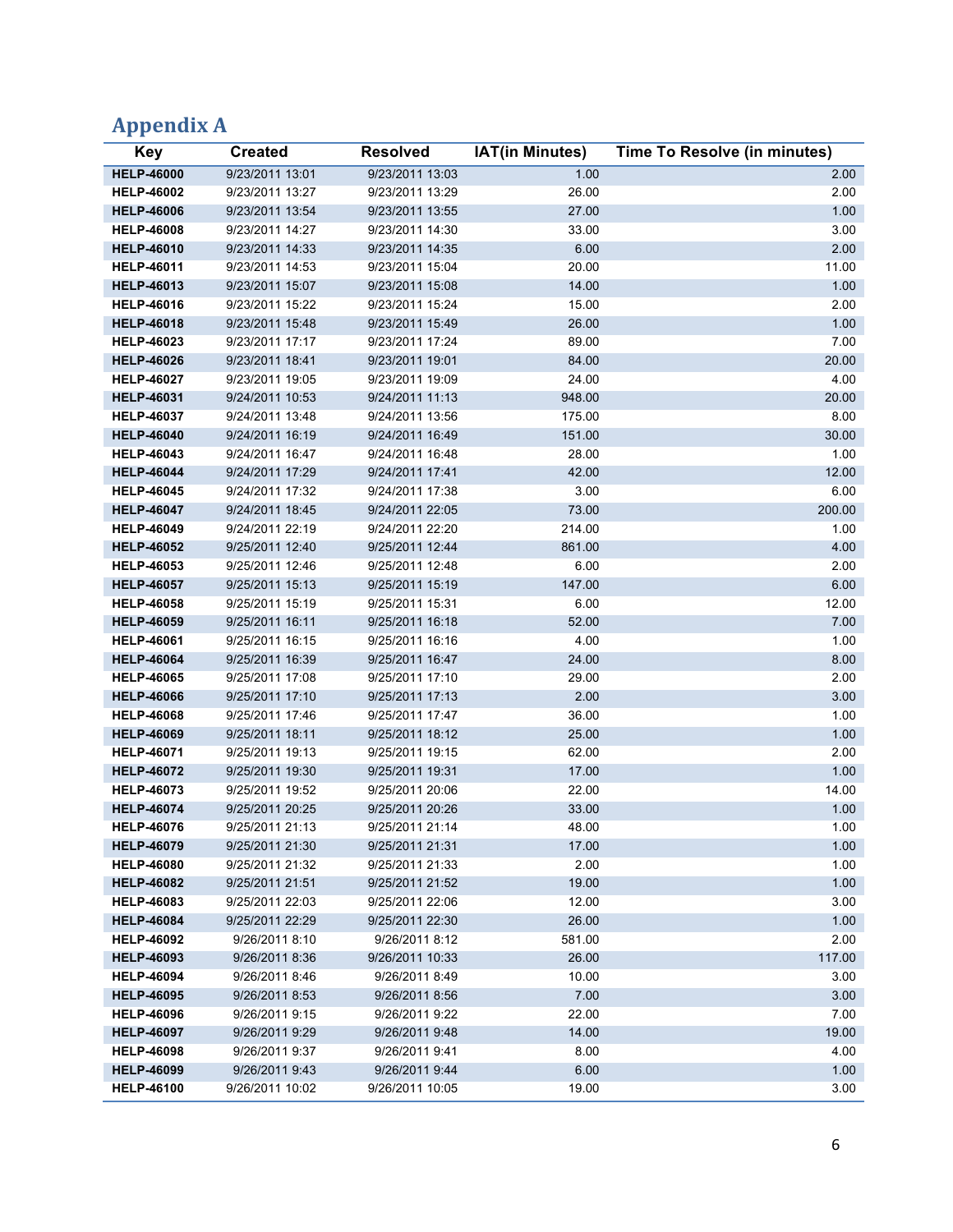| <b>HELP-46101</b> | 9/26/2011 10:09 | 9/26/2011 15:19 | 7.00   | 310.00 |
|-------------------|-----------------|-----------------|--------|--------|
| <b>HELP-46104</b> | 9/26/2011 10:17 | 9/26/2011 10:18 | 8.00   | 1.00   |
| <b>HELP-46105</b> | 9/26/2011 10:32 | 9/26/2011 10:33 | 15.00  | 1.00   |
| <b>HELP-46106</b> | 9/26/2011 10:43 | 9/26/2011 12:03 | 11.00  | 80.00  |
| <b>HELP-46107</b> | 9/26/2011 11:03 | 9/26/2011 14:08 | 20.00  | 185.00 |
| <b>HELP-46108</b> | 9/26/2011 11:18 | 9/26/2011 12:02 | 15.00  | 44.00  |
| <b>HELP-46110</b> | 9/26/2011 11:25 | 9/26/2011 11:38 | 7.00   | 13.00  |
| <b>HELP-46112</b> | 9/26/2011 11:50 | 9/26/2011 11:51 | 25.00  | 1.00   |
| <b>HELP-46114</b> | 9/26/2011 12:07 | 9/26/2011 12:09 | 17.00  | 2.00   |
| <b>HELP-46115</b> | 9/26/2011 12:29 | 9/26/2011 12:31 | 22.00  | 2.00   |
| <b>HELP-46116</b> | 9/26/2011 12:49 | 9/26/2011 13:56 | 20.00  | 67.00  |
| <b>HELP-46117</b> | 9/26/2011 12:57 | 9/26/2011 16:30 | 8.00   | 213.00 |
| <b>HELP-46118</b> | 9/26/2011 12:59 | 9/26/2011 13:42 | 2.00   | 43.00  |
| <b>HELP-46119</b> | 9/26/2011 13:22 | 9/26/2011 13:23 | 23.00  | 1.00   |
| <b>HELP-46125</b> | 9/26/2011 14:13 | 9/26/2011 15:32 | 51.00  | 79.00  |
| <b>HELP-46126</b> | 9/26/2011 14:18 | 9/26/2011 15:30 | 5.00   | 72.00  |
| <b>HELP-46129</b> | 9/26/2011 14:22 | 9/26/2011 14:23 | 4.00   | 1.00   |
| <b>HELP-46130</b> | 9/26/2011 14:23 | 9/26/2011 14:24 | 1.00   | 1.00   |
| <b>HELP-46131</b> | 9/26/2011 14:32 | 9/26/2011 14:33 | 9.00   | 1.00   |
| <b>HELP-46132</b> | 9/26/2011 14:36 | 9/26/2011 14:38 | 4.00   | 2.00   |
| <b>HELP-46133</b> | 9/26/2011 14:38 | 9/26/2011 15:19 | 2.00   | 41.00  |
| <b>HELP-46135</b> | 9/26/2011 14:40 | 9/26/2011 14:42 | 2.00   | 2.00   |
| <b>HELP-46136</b> | 9/26/2011 14:45 | 9/26/2011 14:46 | 5.00   | 1.00   |
| <b>HELP-46137</b> | 9/26/2011 14:55 | 9/26/2011 14:57 | 10.00  | 2.00   |
| <b>HELP-46138</b> | 9/26/2011 14:56 | 9/26/2011 14:59 | 1.00   | 3.00   |
| <b>HELP-46139</b> | 9/26/2011 14:56 | 9/26/2011 14:57 | 0.00   | 1.00   |
| <b>HELP-46140</b> | 9/26/2011 15:02 | 9/26/2011 15:04 | 6.00   | 2.00   |
| <b>HELP-46142</b> | 9/26/2011 15:13 | 9/26/2011 15:30 | 11.00  | 17.00  |
| <b>HELP-46143</b> | 9/26/2011 15:17 | 9/26/2011 15:19 | 4.00   | 2.00   |
| <b>HELP-46145</b> | 9/26/2011 15:25 | 9/26/2011 15:26 | 8.00   | 1.00   |
| <b>HELP-46147</b> | 9/26/2011 15:59 | 9/26/2011 16:17 | 34.00  | 18.00  |
| <b>HELP-46152</b> | 9/26/2011 16:57 | 9/26/2011 17:02 | 58.00  | 5.00   |
| <b>HELP-46154</b> | 9/26/2011 17:11 | 9/26/2011 17:12 | 14.00  | 1.00   |
| <b>HELP-46156</b> | 9/26/2011 17:35 | 9/26/2011 17:36 | 24.00  | 1.00   |
| <b>HELP-46161</b> | 9/26/2011 18:15 | 9/27/2011 9:28  | 40.00  | 913.00 |
| <b>HELP-46162</b> | 9/26/2011 18:28 | 9/26/2011 18:29 | 13.00  | 1.00   |
| <b>HELP-46165</b> | 9/26/2011 18:53 | 9/26/2011 18:54 | 25.00  | 1.00   |
| <b>HELP-46168</b> | 9/26/2011 19:14 | 9/26/2011 19:15 | 21.00  | 1.00   |
| <b>HELP-46169</b> | 9/26/2011 19:18 | 9/26/2011 19:28 | 4.00   | 10.00  |
| <b>HELP-46170</b> | 9/26/2011 19:31 | 9/26/2011 19:36 | 13.00  | 5.00   |
| <b>HELP-46172</b> | 9/26/2011 19:45 | 9/26/2011 20:20 | 14.00  | 35.00  |
| <b>HELP-46173</b> | 9/26/2011 20:38 | 9/26/2011 20:39 | 53.00  | 1.00   |
| <b>HELP-46174</b> | 9/26/2011 20:45 | 9/26/2011 20:49 | 7.00   | 4.00   |
| <b>HELP-46175</b> | 9/26/2011 21:02 | 9/26/2011 21:06 | 17.00  | 4.00   |
| <b>HELP-46178</b> | 9/26/2011 21:06 | 9/26/2011 21:25 | 4.00   | 19.00  |
| <b>HELP-46181</b> | 9/26/2011 21:42 | 9/26/2011 21:43 | 36.00  | 1.00   |
| <b>HELP-46185</b> | 9/26/2011 22:36 | 9/26/2011 22:37 | 54.00  | 1.00   |
| <b>HELP-46187</b> | 9/26/2011 23:11 | 9/26/2011 23:19 | 35.00  | 8.00   |
| <b>HELP-46188</b> | 9/26/2011 23:21 | 9/26/2011 23:24 | 10.00  | 3.00   |
| <b>HELP-46189</b> | 9/26/2011 23:29 | 9/26/2011 23:30 | 8.00   | 1.00   |
| <b>HELP-46191</b> | 9/27/2011 8:19  | 9/27/2011 8:21  | 530.00 | 2.00   |
| <b>HELP-46192</b> | 9/27/2011 8:25  | 9/27/2011 15:55 | 6.00   | 450.00 |
| <b>HELP-46194</b> | 9/27/2011 8:34  | 9/27/2011 8:37  | 9.00   | 3.00   |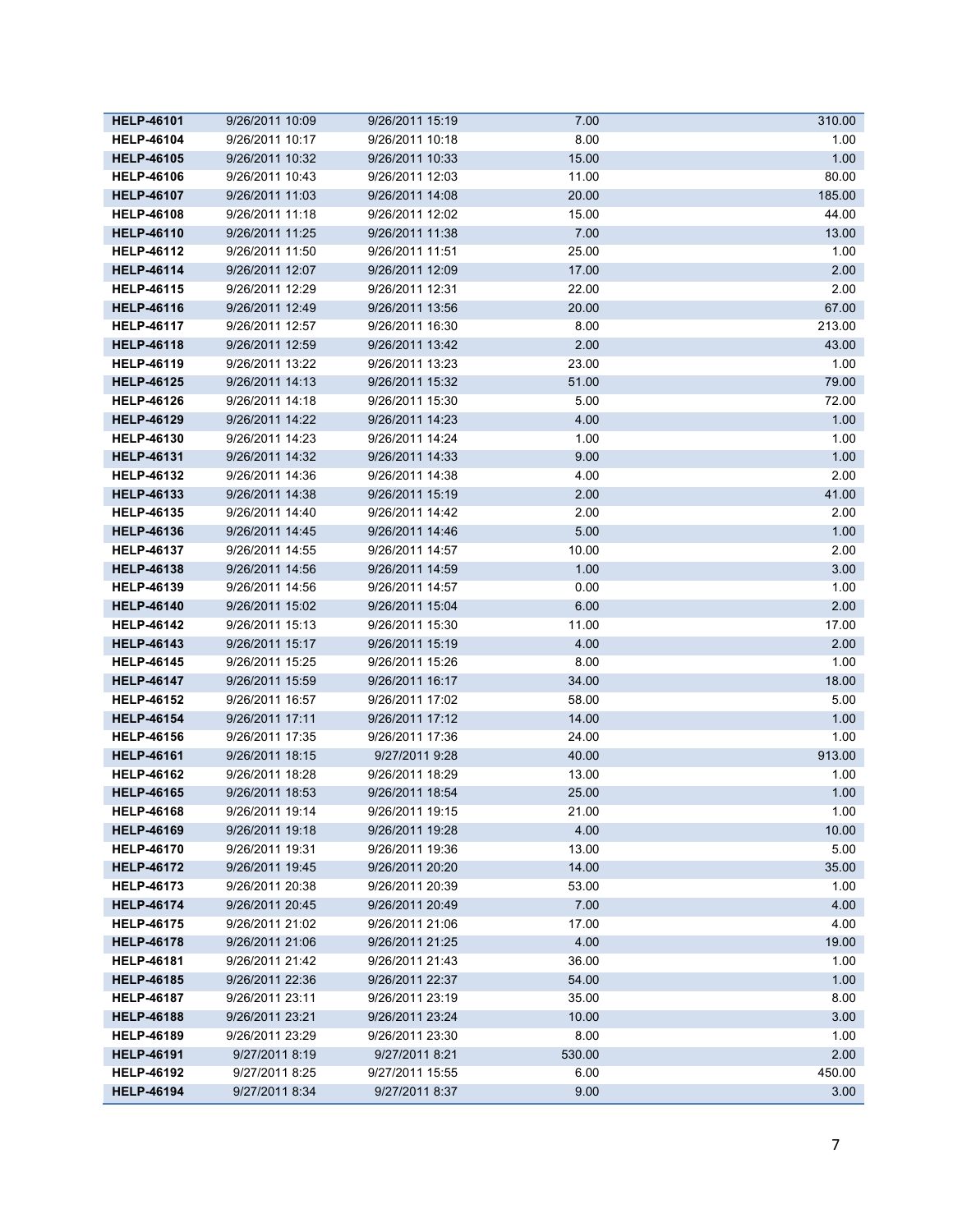| <b>HELP-46195</b> | 9/27/2011 8:43  | 9/27/2011 8:44  | 9.00   | 1.00   |
|-------------------|-----------------|-----------------|--------|--------|
| <b>HELP-46196</b> | 9/27/2011 9:09  | 9/27/2011 9:14  | 26.00  | 5.00   |
| <b>HELP-46197</b> | 9/27/2011 9:26  | 9/27/2011 12:13 | 17.00  | 167.00 |
| <b>HELP-46198</b> | 9/27/2011 9:36  | 9/27/2011 9:37  | 10.00  | 1.00   |
| <b>HELP-46199</b> | 9/27/2011 10:13 | 9/27/2011 10:14 | 37.00  | 1.00   |
| <b>HELP-46202</b> | 9/27/2011 10:53 | 9/27/2011 10:54 | 40.00  | 1.00   |
| <b>HELP-46203</b> | 9/27/2011 10:58 | 9/27/2011 13:26 | 5.00   | 148.00 |
| <b>HELP-46208</b> | 9/27/2011 11:59 | 9/27/2011 14:15 | 61.00  | 136.00 |
| <b>HELP-46209</b> | 9/27/2011 12:10 | 9/27/2011 12:21 | 11.00  | 11.00  |
| <b>HELP-46210</b> | 9/27/2011 12:16 | 9/27/2011 12:24 | 6.00   | 8.00   |
| <b>HELP-46212</b> | 9/27/2011 12:23 | 9/27/2011 12:24 | 7.00   | 1.00   |
| <b>HELP-46213</b> | 9/27/2011 12:24 | 9/27/2011 12:38 | 1.00   | 14.00  |
| <b>HELP-46214</b> | 9/27/2011 12:31 | 9/27/2011 12:47 | 7.00   | 16.00  |
| <b>HELP-46215</b> | 9/27/2011 12:33 | 9/27/2011 12:34 | 2.00   | 1.00   |
| <b>HELP-46216</b> | 9/27/2011 12:47 | 9/27/2011 12:48 | 14.00  | 1.00   |
| <b>HELP-46219</b> | 9/27/2011 13:10 | 9/27/2011 13:28 | 23.00  | 18.00  |
| <b>HELP-46222</b> | 9/27/2011 13:57 | 9/27/2011 14:00 | 47.00  | 3.00   |
| <b>HELP-46223</b> | 9/27/2011 13:58 | 9/27/2011 13:59 | 1.00   | 1.00   |
| <b>HELP-46226</b> | 9/27/2011 14:24 | 9/27/2011 14:42 | 26.00  | 18.00  |
| <b>HELP-46227</b> | 9/27/2011 14:32 | 9/27/2011 16:45 | 8.00   | 133.00 |
| <b>HELP-46228</b> | 9/27/2011 14:32 | 9/27/2011 14:33 | 0.00   | 1.00   |
| <b>HELP-46232</b> | 9/27/2011 15:30 | 9/27/2011 16:47 | 58.00  | 77.00  |
| <b>HELP-46234</b> | 9/27/2011 15:40 | 9/27/2011 15:48 | 10.00  | 8.00   |
| <b>HELP-46235</b> | 9/27/2011 15:43 | 9/27/2011 15:44 | 3.00   | 1.00   |
| <b>HELP-46236</b> | 9/27/2011 15:49 | 9/27/2011 15:50 | 6.00   | 1.00   |
| <b>HELP-46239</b> | 9/27/2011 15:56 | 9/27/2011 16:03 | 7.00   | 7.00   |
| <b>HELP-46240</b> | 9/27/2011 16:01 | 9/27/2011 16:02 | 5.00   | 1.00   |
| <b>HELP-46241</b> | 9/27/2011 16:02 | 9/27/2011 16:08 | 1.00   | 6.00   |
| <b>HELP-46243</b> | 9/27/2011 16:15 | 9/27/2011 16:16 | 13.00  | 1.00   |
| <b>HELP-46244</b> | 9/27/2011 16:18 | 9/27/2011 16:25 | 3.00   | 7.00   |
| <b>HELP-46245</b> | 9/27/2011 16:19 | 9/27/2011 16:20 | 1.00   | 1.00   |
| <b>HELP-46247</b> | 9/27/2011 16:21 | 9/27/2011 16:22 | 2.00   | 1.00   |
| <b>HELP-46248</b> | 9/27/2011 16:34 | 9/27/2011 16:45 | 13.00  | 11.00  |
| <b>HELP-46250</b> | 9/27/2011 16:48 | 9/27/2011 16:49 | 14.00  | 1.00   |
| <b>HELP-46251</b> | 9/27/2011 16:50 | 9/27/2011 16:51 | 2.00   | 1.00   |
| <b>HELP-46253</b> | 9/27/2011 16:58 | 9/27/2011 17:01 | 8.00   | 3.00   |
| <b>HELP-46255</b> | 9/27/2011 17:15 | 9/27/2011 17:16 | 17.00  | 1.00   |
| <b>HELP-46256</b> | 9/27/2011 17:23 | 9/27/2011 17:24 | 8.00   | 1.00   |
| <b>HELP-46257</b> | 9/27/2011 17:28 | 9/27/2011 17:29 | 5.00   | 1.00   |
| <b>HELP-46259</b> | 9/27/2011 18:50 | 9/27/2011 18:51 | 82.00  | 1.00   |
| <b>HELP-46261</b> | 9/27/2011 20:19 | 9/27/2011 20:20 | 89.00  | 1.00   |
| <b>HELP-46262</b> | 9/27/2011 21:01 | 9/27/2011 21:03 | 42.00  | 2.00   |
| <b>HELP-46265</b> | 9/27/2011 22:03 | 9/27/2011 22:08 | 62.00  | 5.00   |
| <b>HELP-46267</b> | 9/27/2011 22:50 | 9/27/2011 22:53 | 47.00  | 3.00   |
| <b>HELP-46274</b> | 9/28/2011 9:10  | 9/28/2011 9:12  | 620.00 | 2.00   |
| <b>HELP-46279</b> | 9/28/2011 10:38 | 9/28/2011 16:58 | 88.00  | 380.00 |
| <b>HELP-46280</b> | 9/28/2011 11:15 | 9/28/2011 14:48 | 37.00  | 213.00 |
| <b>HELP-46282</b> | 9/28/2011 11:32 | 9/28/2011 11:38 | 17.00  | 6.00   |
| <b>HELP-46284</b> | 9/28/2011 11:46 | 9/28/2011 11:47 | 14.00  | 1.00   |
| <b>HELP-46287</b> | 9/28/2011 12:39 | 9/28/2011 14:44 | 53.00  | 125.00 |
| <b>HELP-46288</b> | 9/28/2011 12:41 | 9/28/2011 12:43 | 2.00   | 2.00   |
| <b>HELP-46289</b> | 9/28/2011 12:47 | 9/28/2011 12:55 | 6.00   | 8.00   |
| <b>HELP-46296</b> | 9/28/2011 13:14 | 9/28/2011 13:15 | 27.00  | 1.00   |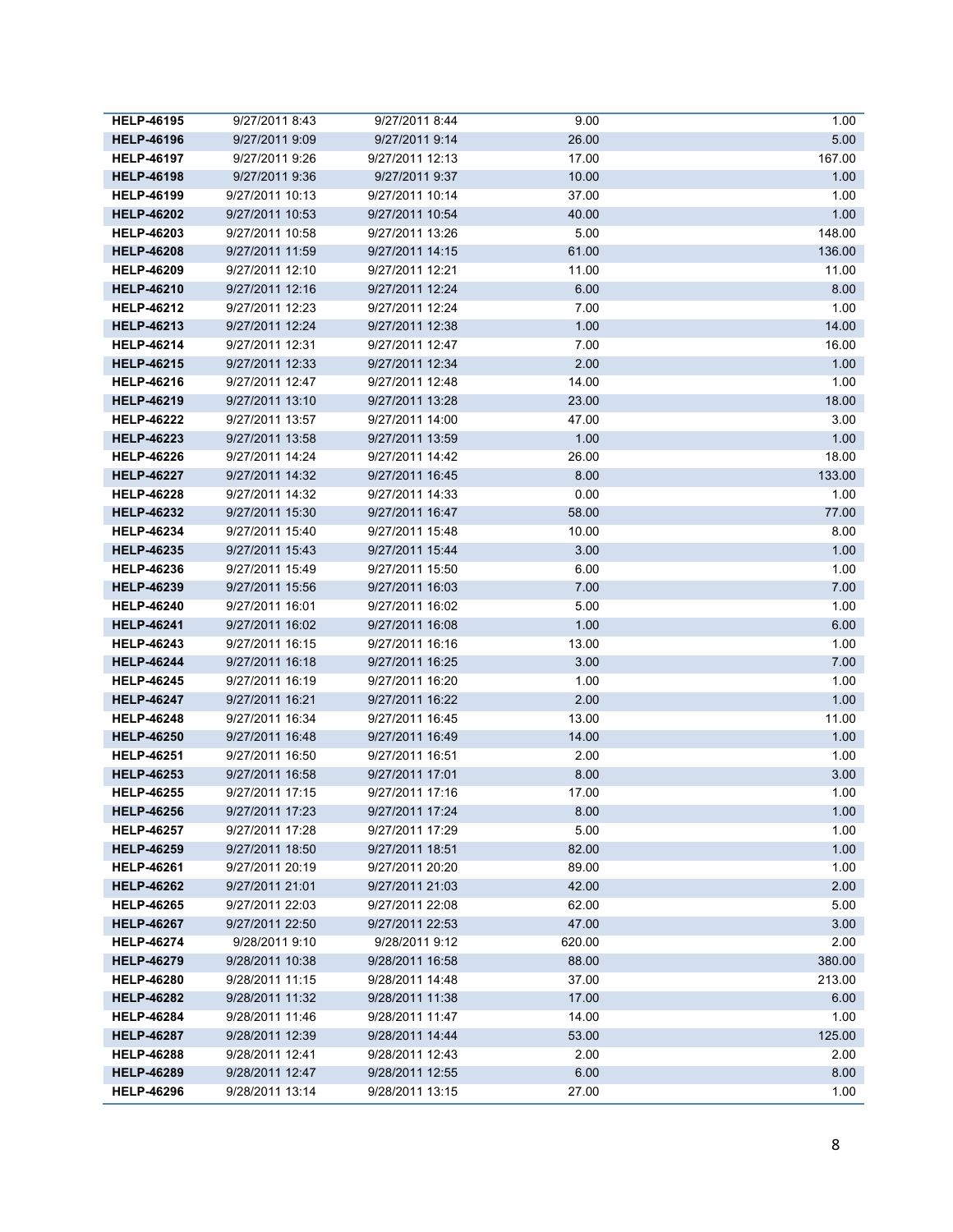| <b>HELP-46301</b> | 9/28/2011 13:27 | 9/28/2011 15:06 | 13.00  | 99.00  |
|-------------------|-----------------|-----------------|--------|--------|
| <b>HELP-46305</b> | 9/28/2011 14:14 | 9/28/2011 14:16 | 47.00  | 2.00   |
| <b>HELP-46309</b> | 9/28/2011 14:45 | 9/28/2011 14:46 | 31.00  | 1.00   |
| <b>HELP-46310</b> | 9/28/2011 14:52 | 9/28/2011 14:53 | 7.00   | 1.00   |
| <b>HELP-46313</b> | 9/28/2011 15:08 | 9/28/2011 15:09 | 16.00  | 1.00   |
| <b>HELP-46318</b> | 9/28/2011 16:03 | 9/28/2011 16:04 | 55.00  | 1.00   |
| <b>HELP-46319</b> | 9/28/2011 16:06 | 9/28/2011 16:15 | 3.00   | 9.00   |
| <b>HELP-46322</b> | 9/28/2011 17:05 | 9/28/2011 17:18 | 59.00  | 13.00  |
| <b>HELP-46324</b> | 9/28/2011 17:20 | 9/28/2011 17:21 | 15.00  | 1.00   |
| <b>HELP-46326</b> | 9/28/2011 17:29 | 9/28/2011 17:33 | 9.00   | 4.00   |
| <b>HELP-46327</b> | 9/28/2011 17:36 | 9/28/2011 17:40 | 7.00   | 4.00   |
| <b>HELP-46328</b> | 9/28/2011 17:38 | 9/28/2011 17:42 | 2.00   | 4.00   |
| <b>HELP-46329</b> | 9/28/2011 17:50 | 9/28/2011 17:52 | 12.00  | 2.00   |
| <b>HELP-46331</b> | 9/28/2011 18:02 | 9/29/2011 10:05 | 12.00  | 963.00 |
| <b>HELP-46333</b> | 9/28/2011 18:26 | 9/29/2011 10:07 | 24.00  | 941.00 |
| <b>HELP-46336</b> | 9/28/2011 18:35 | 9/28/2011 18:53 | 9.00   | 18.00  |
| <b>HELP-46339</b> | 9/28/2011 19:12 | 9/28/2011 19:28 | 37.00  | 16.00  |
| <b>HELP-46342</b> | 9/28/2011 20:44 | 9/28/2011 20:47 | 92.00  | 3.00   |
| <b>HELP-46343</b> | 9/28/2011 21:35 | 9/28/2011 21:36 | 51.00  | 1.00   |
| <b>HELP-46344</b> | 9/28/2011 23:14 | 9/28/2011 23:15 | 99.00  | 1.00   |
| <b>HELP-46349</b> | 9/29/2011 8:24  | 9/29/2011 8:34  | 550.00 | 10.00  |
| <b>HELP-46352</b> | 9/29/2011 8:37  | 9/29/2011 8:38  | 13.00  | 1.00   |
| <b>HELP-46353</b> | 9/29/2011 8:41  | 9/29/2011 8:52  | 4.00   | 11.00  |
| <b>HELP-46359</b> | 9/29/2011 9:20  | 9/29/2011 9:21  | 39.00  | 1.00   |
| <b>HELP-46361</b> | 9/29/2011 9:33  | 9/29/2011 14:55 | 13.00  | 322.00 |
| <b>HELP-46366</b> | 9/29/2011 10:10 | 9/29/2011 10:37 | 37.00  | 27.00  |
| <b>HELP-46368</b> | 9/29/2011 10:16 | 9/29/2011 10:17 | 6.00   | 1.00   |
| <b>HELP-46369</b> | 9/29/2011 10:32 | 9/29/2011 10:38 | 16.00  | 6.00   |
| <b>HELP-46370</b> | 9/29/2011 10:36 | 9/29/2011 10:38 | 4.00   | 2.00   |
| <b>HELP-46373</b> | 9/29/2011 11:08 | 9/29/2011 11:22 | 32.00  | 14.00  |
| <b>HELP-46374</b> | 9/29/2011 11:15 | 9/29/2011 11:18 | 7.00   | 3.00   |
| <b>HELP-46375</b> | 9/29/2011 11:31 | 9/29/2011 12:36 | 16.00  | 65.00  |
| <b>HELP-46378</b> | 9/29/2011 11:52 | 9/29/2011 11:53 | 21.00  | 1.00   |
| <b>HELP-46379</b> | 9/29/2011 12:00 | 9/29/2011 12:01 | 8.00   | 1.00   |
| <b>HELP-46380</b> | 9/29/2011 12:31 | 9/29/2011 15:13 | 31.00  | 162.00 |
| <b>HELP-46385</b> | 9/29/2011 13:15 | 9/29/2011 13:31 | 44.00  | 16.00  |
| <b>HELP-46387</b> | 9/29/2011 13:20 | 9/29/2011 13:21 | 5.00   | 1.00   |
| <b>HELP-46388</b> | 9/29/2011 13:31 | 9/29/2011 14:38 | 11.00  | 67.00  |
| <b>HELP-46391</b> | 9/29/2011 13:55 | 9/29/2011 14:02 | 24.00  | 7.00   |
| <b>HELP-46393</b> | 9/29/2011 14:13 | 9/29/2011 14:40 | 18.00  | 27.00  |
| <b>HELP-46394</b> | 9/29/2011 14:15 | 9/29/2011 14:17 | 2.00   | 2.00   |
| <b>HELP-46397</b> | 9/29/2011 15:00 | 9/29/2011 15:02 | 45.00  | 2.00   |
| <b>HELP-46398</b> | 9/29/2011 15:05 | 9/29/2011 15:07 | 5.00   | 2.00   |
| <b>HELP-46399</b> | 9/29/2011 15:08 | 9/29/2011 15:09 | 3.00   | 1.00   |
| <b>HELP-46401</b> | 9/29/2011 15:19 | 9/29/2011 15:20 | 11.00  | 1.00   |
| <b>HELP-46403</b> | 9/29/2011 15:25 | 9/29/2011 17:36 | 6.00   | 131.00 |
| <b>HELP-46405</b> | 9/29/2011 16:23 | 9/29/2011 16:24 | 58.00  | 1.00   |
| <b>HELP-46406</b> | 9/29/2011 16:34 | 9/29/2011 16:35 | 11.00  | 1.00   |
| <b>HELP-46409</b> | 9/29/2011 16:51 | 9/29/2011 16:52 | 17.00  | 1.00   |
| <b>HELP-46411</b> | 9/29/2011 17:10 | 9/29/2011 17:11 | 19.00  | 1.00   |
| <b>HELP-46413</b> | 9/29/2011 17:50 | 9/29/2011 17:51 | 40.00  | 1.00   |
| <b>HELP-46416</b> | 9/29/2011 19:48 | 9/30/2011 9:03  | 118.00 | 795.00 |
| <b>HELP-46417</b> | 9/29/2011 21:10 | 9/29/2011 21:11 | 82.00  | 1.00   |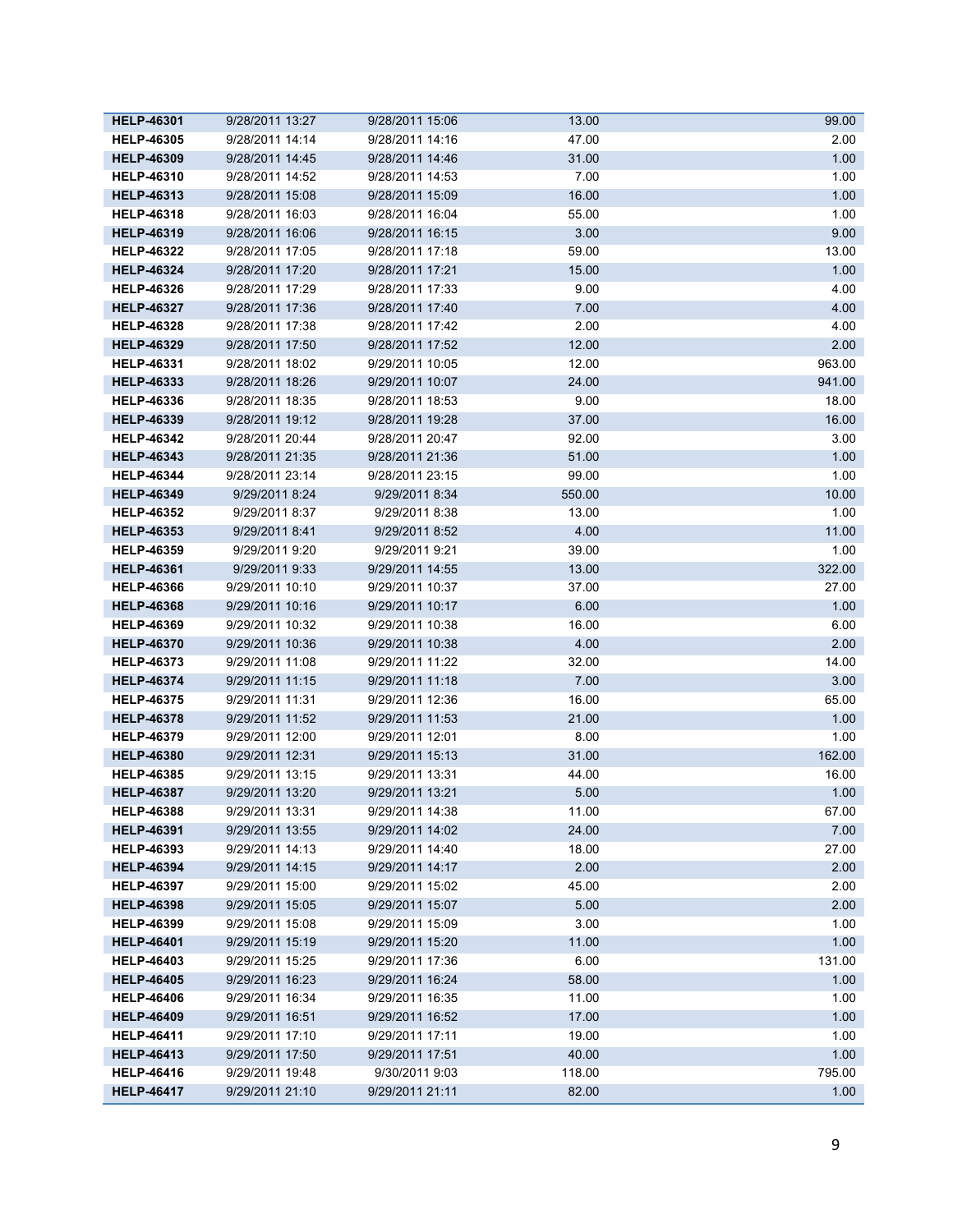| <b>HELP-46419</b> | 9/29/2011 21:30 | 9/29/2011 21:31 | 20.00  | 1.00   |
|-------------------|-----------------|-----------------|--------|--------|
| <b>HELP-46421</b> | 9/29/2011 23:16 | 9/30/2011 9:03  | 106.00 | 587.00 |
| <b>HELP-46431</b> | 9/30/2011 9:06  | 9/30/2011 9:15  | 590.00 | 9.00   |
| <b>HELP-46432</b> | 9/30/2011 9:15  | 9/30/2011 9:17  | 9.00   | 2.00   |
| <b>HELP-46436</b> | 9/30/2011 10:03 | 9/30/2011 10:48 | 48.00  | 45.00  |
| <b>HELP-46438</b> | 9/30/2011 10:14 | 9/30/2011 10:17 | 11.00  | 3.00   |
| <b>HELP-46441</b> | 9/30/2011 10:33 | 9/30/2011 15:42 | 19.00  | 309.00 |
| <b>HELP-46442</b> | 9/30/2011 10:36 | 9/30/2011 10:37 | 3.00   | 1.00   |
| <b>HELP-46443</b> | 9/30/2011 10:36 | 9/30/2011 12:26 | 0.00   | 110.00 |
| <b>HELP-46444</b> | 9/30/2011 11:06 | 9/30/2011 13:51 | 30.00  | 165.00 |
| <b>HELP-46445</b> | 9/30/2011 11:19 | 9/30/2011 15:21 | 13.00  | 242.00 |
| <b>HELP-46446</b> | 9/30/2011 11:24 | 9/30/2011 11:25 | 5.00   | 1.00   |
| <b>HELP-46447</b> | 9/30/2011 12:11 | 9/30/2011 12:13 | 47.00  | 2.00   |
| <b>HELP-46450</b> | 9/30/2011 12:21 | 9/30/2011 12:22 | 10.00  | 1.00   |
| <b>HELP-46451</b> | 9/30/2011 12:37 | 9/30/2011 12:51 | 16.00  | 14.00  |
| <b>HELP-46452</b> | 9/30/2011 12:39 | 9/30/2011 12:45 | 2.00   | 6.00   |
| <b>HELP-46453</b> | 9/30/2011 12:53 | 9/30/2011 16:27 | 14.00  | 214.00 |
| <b>HELP-46454</b> | 9/30/2011 12:53 | 9/30/2011 16:27 | 0.00   | 214.00 |
| <b>HELP-46455</b> | 9/30/2011 12:54 | 9/30/2011 13:33 | 1.00   | 39.00  |
| <b>HELP-46457</b> | 9/30/2011 13:18 | 9/30/2011 13:24 | 24.00  | 6.00   |
| <b>HELP-46459</b> | 9/30/2011 13:30 | 9/30/2011 13:40 | 12.00  | 10.00  |
| <b>HELP-46461</b> | 9/30/2011 13:35 | 9/30/2011 13:37 | 5.00   | 2.00   |
| <b>HELP-46462</b> | 9/30/2011 13:41 | 9/30/2011 13:42 | 6.00   | 1.00   |
| <b>HELP-46463</b> | 9/30/2011 13:47 | 9/30/2011 14:18 | 6.00   | 31.00  |
| <b>HELP-46464</b> | 9/30/2011 14:05 | 9/30/2011 14:06 | 18.00  | 1.00   |
| <b>HELP-46466</b> | 9/30/2011 14:16 | 9/30/2011 14:45 | 11.00  | 29.00  |
| <b>HELP-46469</b> | 9/30/2011 14:42 | 9/30/2011 14:43 | 26.00  | 1.00   |
| <b>HELP-46470</b> | 9/30/2011 15:09 | 9/30/2011 15:11 | 27.00  | 2.00   |
| <b>HELP-46473</b> | 9/30/2011 15:23 | 9/30/2011 15:25 | 14.00  | 2.00   |
| <b>HELP-46474</b> | 9/30/2011 15:36 | 9/30/2011 15:46 | 13.00  | 10.00  |
| <b>HELP-46475</b> | 9/30/2011 15:40 | 9/30/2011 15:41 | 4.00   | 1.00   |
| <b>HELP-46477</b> | 9/30/2011 16:39 | 9/30/2011 16:41 | 59.00  | 2.00   |
| <b>HELP-46479</b> | 9/30/2011 18:26 | 9/30/2011 18:39 | 107.00 | 13.00  |
| <b>HELP-46481</b> | 9/30/2011 20:09 | 9/30/2011 20:11 | 103.00 | 2.00   |
| <b>HELP-46485</b> | 10/1/2011 11:37 | 10/1/2011 11:53 | 928.00 | 16.00  |
| <b>HELP-46488</b> | 10/1/2011 14:13 | 10/1/2011 14:15 | 156.00 | 2.00   |
| <b>HELP-46490</b> | 10/1/2011 15:29 | 10/1/2011 15:32 | 76.00  | 3.00   |
| <b>HELP-46491</b> | 10/1/2011 15:47 | 10/1/2011 15:50 | 18.00  | 3.00   |
| <b>HELP-46492</b> | 10/1/2011 16:24 | 10/1/2011 16:26 | 37.00  | 2.00   |
| <b>HELP-46493</b> | 10/1/2011 16:29 | 10/1/2011 16:31 | 5.00   | 2.00   |
| <b>HELP-46495</b> | 10/1/2011 16:39 | 10/1/2011 16:41 | 10.00  | 2.00   |
| <b>HELP-46499</b> | 10/1/2011 23:24 | 10/1/2011 23:26 | 405.00 | 2.00   |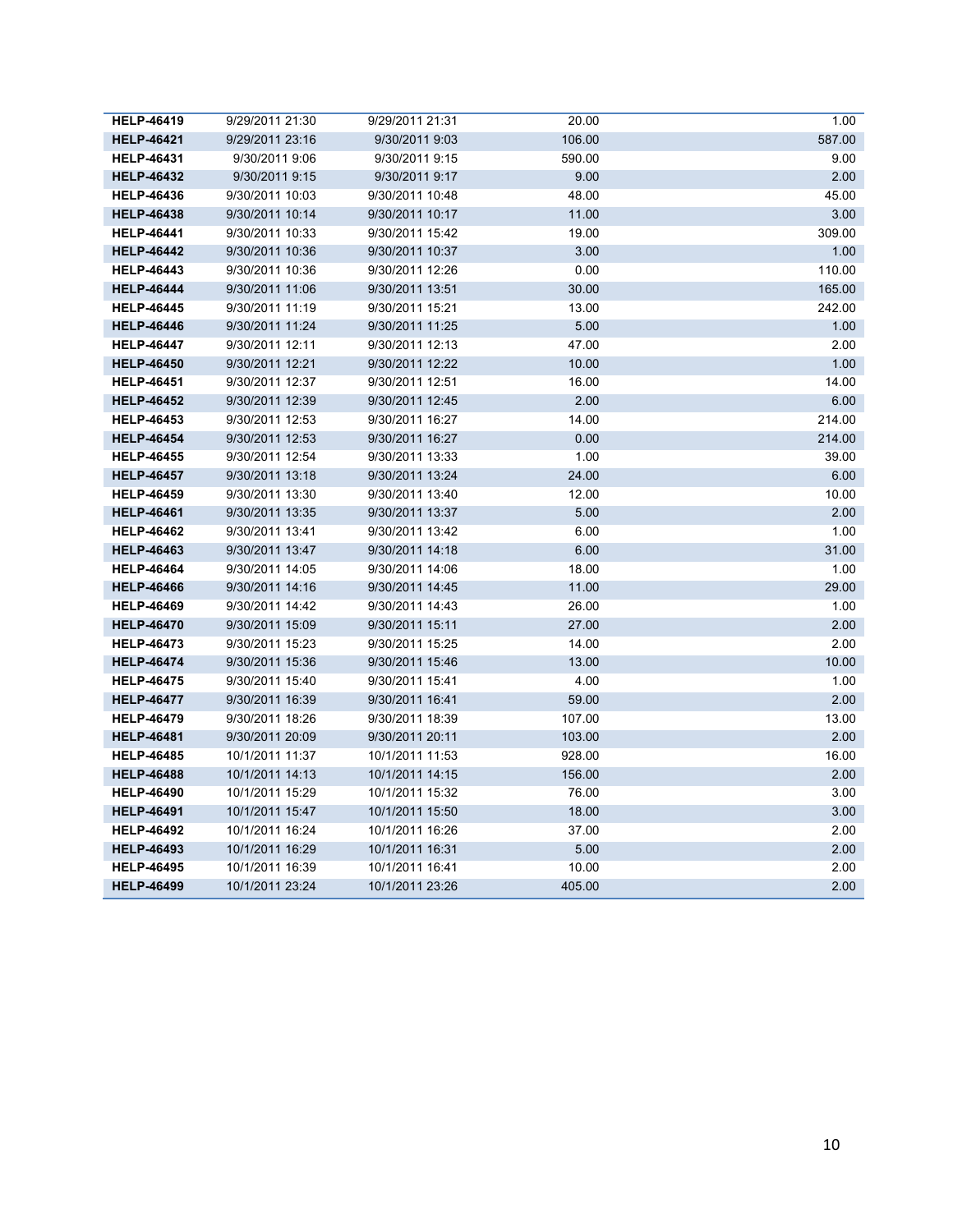## **Appendix(B**

#### **With E-Mail**

| 2C2G2M1S1E | <b>Servers</b> | <b>Price</b> | <b>Time</b><br>(minutes) | Labor<br><b>Costs</b> | Seed                           |          |                |                                            |                         |           |
|------------|----------------|--------------|--------------------------|-----------------------|--------------------------------|----------|----------------|--------------------------------------------|-------------------------|-----------|
|            |                | \$           |                          | \$                    |                                |          |                |                                            |                         |           |
| Email      | $\mathbf{1}$   | 0.25         | 17,570                   | 4,392.50              | 11                             | 15       | 7              |                                            | Cost                    |           |
|            |                | \$           |                          | \$                    |                                | \$       |                |                                            |                         | \$        |
| Labs       | 7 <sup>7</sup> | 0.13         | 17,570                   | 15,988.70             | \$<br>$\overline{\phantom{a}}$ | 77.16    | \$             |                                            | <b>Waiting Cost</b>     | 1,240.09  |
|            |                |              |                          | \$                    | \$                             | \$       | \$             |                                            |                         | \$        |
|            |                |              |                          | 20,381.20             | 1,349.37                       | 644.00   | 459.14         |                                            | Labor Cost              | 20,381.20 |
|            |                |              |                          |                       | \$                             | \$       | \$             |                                            |                         | \$        |
|            |                |              |                          |                       | 79.43                          | 679.49   | 308.08         |                                            | <b>Total Cost</b>       | 21,621.29 |
|            |                |              |                          |                       | \$                             | \$       |                | Waiting                                    |                         |           |
|            |                |              |                          |                       | 11.43                          | 44.09    | \$             | Cost<br>$\overline{\phantom{a}}$           |                         |           |
|            |                |              |                          |                       | \$                             | \$       |                |                                            |                         |           |
|            |                |              |                          |                       | 33.43                          | 34.65    | \$             | $\mathsf{AVG}$<br>$\overline{\phantom{a}}$ |                         |           |
|            |                |              |                          |                       | \$                             | \$       | \$             | \$                                         | <b>Average Activity</b> |           |
|            |                |              |                          |                       | 1,473.66                       | 1,479.39 | 767.22         | 1,240.09                                   | Utilization             | 9%        |
|            |                |              |                          |                       |                                |          |                |                                            |                         |           |
|            |                |              |                          |                       | Seed                           |          |                |                                            |                         |           |
|            |                |              | <b>Time</b>              | Labor                 |                                |          |                |                                            |                         |           |
| 2C2G1M1S1E | <b>Servers</b> | <b>Price</b> | (minutes)                | Costs                 | 11                             | 15       | $\overline{ }$ |                                            | Cost                    |           |
|            |                | \$           |                          | \$                    |                                | \$       |                |                                            |                         | \$        |
| Email      | $\mathbf{1}$   | 0.25         | 17,570                   | 4,392.50              | \$<br>$\overline{\phantom{a}}$ | 77.16    | \$             |                                            | <b>Waiting Cost</b>     | 1,661.36  |
|            |                | \$           |                          | \$                    | \$                             | \$       | \$             |                                            |                         | \$        |
| Labs       | 6              | 0.13         | 17,570                   | 13,704.60             | 1,349.37                       | 666.13   | 459.14         |                                            | Labor Cost              | 18,097.10 |
|            |                |              |                          | \$                    | \$                             | \$       | \$             |                                            |                         | \$        |
|            |                |              |                          | 18,097.10             | 79.43                          | 679.49   | 308.08         |                                            | <b>Total Cost</b>       | 19,758.46 |
|            |                |              |                          |                       | \$                             | \$       |                | Waiting                                    |                         |           |
|            |                |              |                          |                       | 11.43                          | 44.09    | \$             | Cost<br>$\overline{\phantom{a}}$           |                         |           |
|            |                |              |                          |                       | \$                             | \$       | \$             |                                            |                         |           |
|            |                |              |                          |                       | 546.23                         | 463.73   | 299.79         | AVG                                        |                         |           |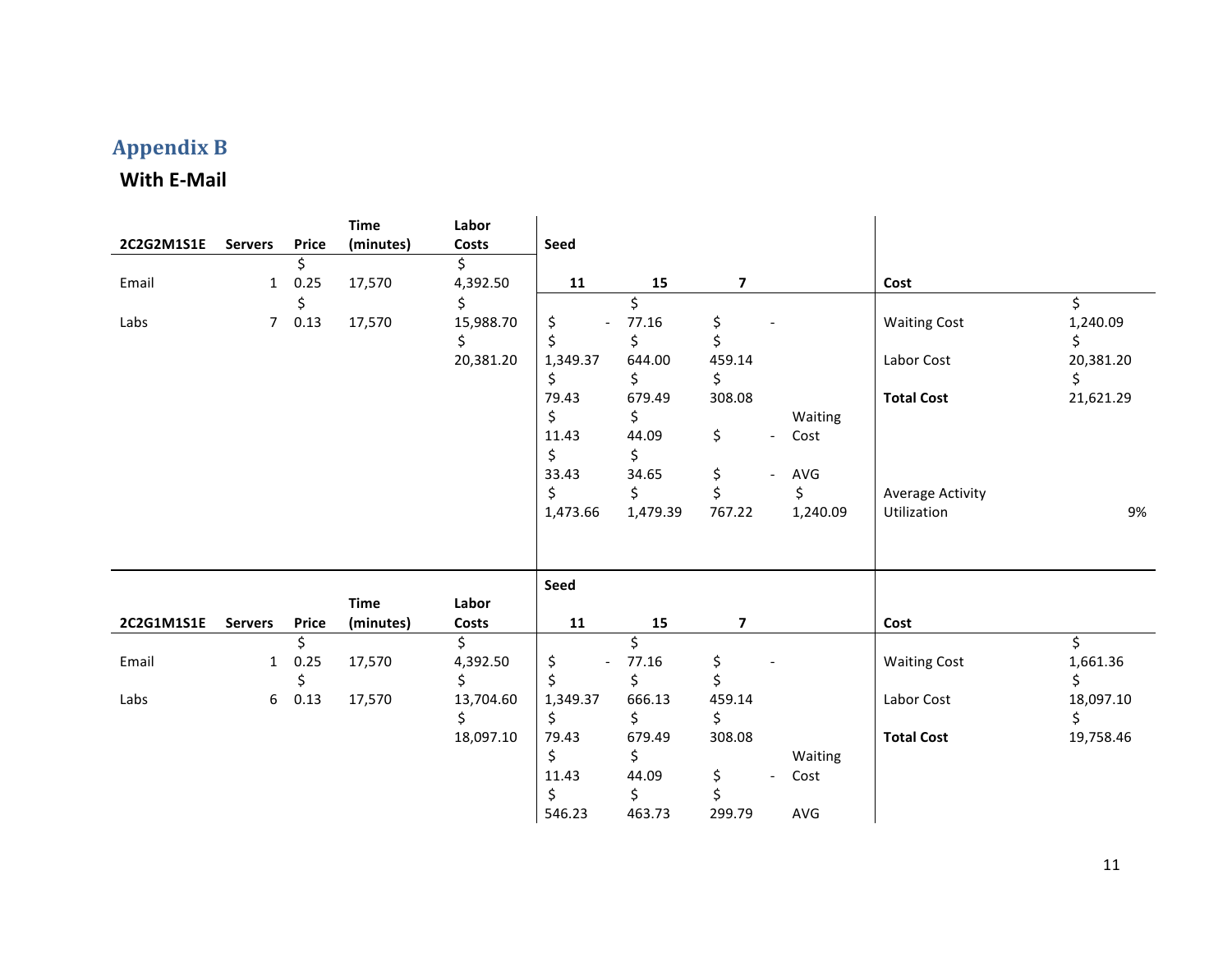|            |                |                  |                          |                              | \$<br>1,986.46                                                            | \$<br>1,930.60                                                           | \$<br>1,067.01                                                                             | \$<br>1,661.36                           | <b>Average Activity</b><br>Utilization                                    | 10%                                 |
|------------|----------------|------------------|--------------------------|------------------------------|---------------------------------------------------------------------------|--------------------------------------------------------------------------|--------------------------------------------------------------------------------------------|------------------------------------------|---------------------------------------------------------------------------|-------------------------------------|
| 2C1G1M1S1E | <b>Servers</b> | Price            | <b>Time</b><br>(minutes) | Labor<br>Costs               | Seed<br>${\bf 11}$                                                        | 15                                                                       | $\overline{\mathbf{z}}$                                                                    |                                          | Cost                                                                      |                                     |
| Email      | $\mathbf{1}$   | \$<br>0.25<br>\$ | 17,570                   | \$<br>4,392.50<br>\$         | \$<br>405.03<br>\$                                                        | \$<br>339.07<br>\$                                                       | \$<br>272.06<br>\$                                                                         |                                          | <b>Waiting Cost</b>                                                       | \$<br>2,020.33<br>\$                |
| Labs       | 5              | 0.13             | 17,570                   | 11,420.50<br>\$<br>15,813.00 | 1,349.37<br>\$<br>79.43<br>\$<br>11.43<br>\$<br>546.28<br>\$<br>2,391.54  | 666.13<br>\$<br>679.49<br>\$<br>44.09<br>\$<br>601.59<br>\$<br>2,330.37  | 459.14<br>\$<br>308.08<br>\$<br>$\overline{\phantom{0}}$<br>\$<br>299.79<br>\$<br>1,339.07 | Waiting<br>Cost<br>AVG<br>\$<br>2,020.33 | Labor Cost<br><b>Total Cost</b><br><b>Average Activity</b><br>Utilization | 15,813.00<br>\$<br>17,833.33<br>12% |
|            |                |                  | <b>Time</b>              | Labor                        | Seed                                                                      |                                                                          |                                                                                            |                                          |                                                                           |                                     |
| 1C1G1M1S1E | <b>Servers</b> | <b>Price</b>     | (minutes)                | Costs                        | 11                                                                        | 15                                                                       | 7                                                                                          |                                          | Cost                                                                      |                                     |
| Email      | $\mathbf{1}$   | \$<br>0.25<br>\$ | 17,570                   | \$<br>4,392.50<br>\$         | \$<br>405.03<br>\$                                                        | \$<br>339.07<br>\$                                                       | $\overline{\mathsf{S}}$<br>272.76<br>\$                                                    |                                          | <b>Waiting Cost</b>                                                       | \$<br>2,521.25<br>\$                |
| Labs       | $\overline{4}$ | 0.13             | 17,570                   | 9,136.40<br>\$<br>13,528.90  | 1,374.37<br>\$<br>79.43<br>\$<br>305.15<br>\$<br>546.80<br>\$<br>2,710.78 | 666.13<br>\$<br>679.49<br>\$<br>823.08<br>\$<br>601.59<br>\$<br>3,109.36 | 459.14<br>\$<br>308.08<br>\$<br>403.83<br>\$<br>299.79<br>\$<br>1,743.60                   | Waiting<br>Cost<br>AVG<br>\$<br>2,521.25 | Labor Cost<br><b>Total Cost</b><br><b>Average Activity</b><br>Utilization | 13,528.90<br>\$<br>16,050.15<br>13% |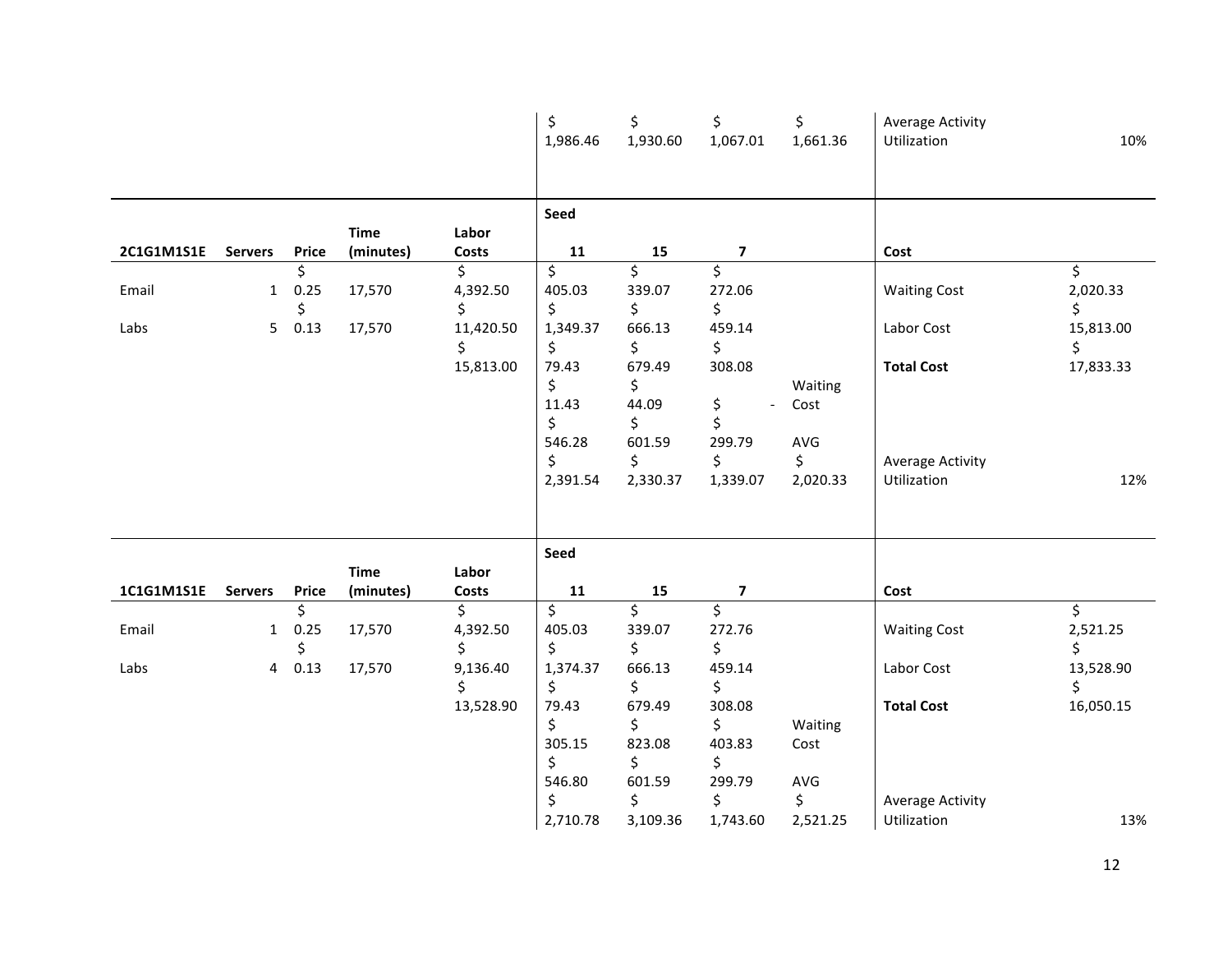#### **Without E-mail**

|          |                |              | <b>Time</b> | Labor     |          |                          |                         |                     |                         |           |
|----------|----------------|--------------|-------------|-----------|----------|--------------------------|-------------------------|---------------------|-------------------------|-----------|
| 2C2G2M1S | <b>Servers</b> | Price        | (minutes)   | Costs     | Seed     |                          |                         |                     |                         |           |
|          |                | \$.          |             | \$        |          |                          |                         |                     |                         |           |
| Labs     | 7 <sup>7</sup> | 0.13         | 17,570.00   | 15,988.70 | 11       | 15                       | $\overline{\mathbf{z}}$ |                     | Cost                    |           |
|          |                |              |             |           | \$       | $\overline{\mathcal{S}}$ | \$                      |                     |                         | \$        |
|          |                |              |             |           | 421.24   | 7.80                     | 37.87                   |                     | <b>Waiting Cost</b>     | 746.71    |
|          |                |              |             |           | \$       | \$                       | \$                      |                     |                         | \$        |
|          |                |              |             |           | 460.15   | 520.79                   | 557.41                  |                     | Labor Cost              | 15,988.70 |
|          |                |              |             |           | \$       | \$                       |                         |                     |                         | \$        |
|          |                |              |             |           | 11.43    | 44.09                    | \$                      | <b>Waiting Cost</b> | <b>Total Cost</b>       | 16,735.41 |
|          |                |              |             |           | \$       | \$                       | \$                      |                     |                         |           |
|          |                |              |             |           | 122.60   | 10.22                    | 46.54                   | AVG                 |                         |           |
|          |                |              |             |           | $\zeta$  | \$                       | \$                      | \$                  |                         |           |
|          |                |              |             |           | 1,015.42 | 582.90                   | 641.82                  | 746.71              |                         |           |
|          |                |              |             |           |          |                          |                         |                     | <b>Average Activity</b> |           |
|          |                |              |             |           |          |                          |                         |                     | Utilization             | 10%       |
|          |                |              |             |           |          |                          |                         |                     |                         |           |
|          |                |              |             |           |          |                          |                         |                     |                         |           |
|          |                |              | <b>Time</b> | Labor     |          |                          |                         |                     |                         |           |
| 2C2G1M1S | <b>Servers</b> | <b>Price</b> | (minutes)   | Costs     | Seed     |                          |                         |                     |                         |           |
|          |                | \$           |             | \$        |          |                          |                         |                     |                         |           |
| Labs     | 6              | 0.13         | 17,570.00   | 13,704.60 | 11       | 15                       | $\overline{\mathbf{z}}$ |                     | Cost                    |           |
|          |                |              |             |           | \$       | \$                       | \$                      |                     |                         | \$        |
|          |                |              |             |           | 421.24   | 7.80                     | 37.87                   |                     | <b>Waiting Cost</b>     | 1,504.19  |
|          |                |              |             |           | \$       | \$                       | \$                      |                     |                         | \$        |
|          |                |              |             |           | 160.15   | 520.79                   | 557.41                  |                     | Labor Cost              | 13,704.60 |
|          |                |              |             |           | \$       | \$                       |                         |                     |                         | \$        |
|          |                |              |             |           | 11.43    | 44.09                    | \$                      | <b>Waiting Cost</b> | <b>Total Cost</b>       | 15,208.79 |
|          |                |              |             |           | \$       | \$                       | \$                      |                     |                         |           |
|          |                |              |             |           | 1,010.90 | 860.42                   | 880.47                  | AVG                 |                         |           |
|          |                |              |             |           | \$       | \$                       | \$                      | \$                  |                         |           |
|          |                |              |             |           | 1,603.72 | 1,433.10                 | 1,475.75                | 1,504.19            |                         |           |
|          |                |              |             |           |          |                          |                         |                     | <b>Average Activity</b> |           |
|          |                |              |             |           |          |                          |                         |                     | Utilization             | 12%       |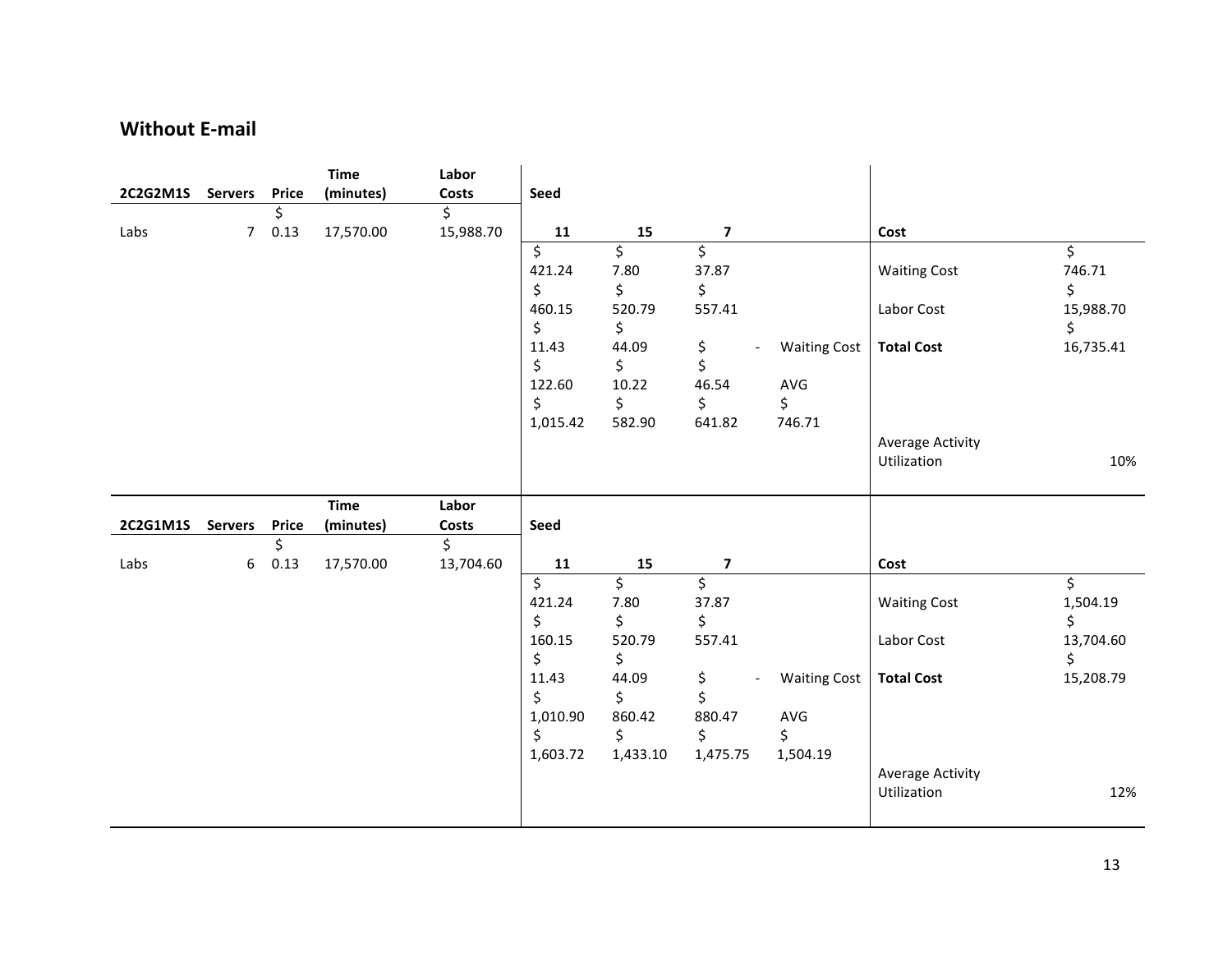| 2C1G1M1S Servers |                | <b>Price</b> | <b>Time</b> | Labor<br>Costs | Seed                                                                              |                                                                                 |                                                                      |                                                                          |                                                        |                                                      |
|------------------|----------------|--------------|-------------|----------------|-----------------------------------------------------------------------------------|---------------------------------------------------------------------------------|----------------------------------------------------------------------|--------------------------------------------------------------------------|--------------------------------------------------------|------------------------------------------------------|
|                  |                | \$           | (minutes)   | \$             |                                                                                   |                                                                                 |                                                                      |                                                                          |                                                        |                                                      |
| Labs             | 5 <sub>1</sub> | 0.13         | 17,570.00   | 11,420.50      | 11                                                                                | 15                                                                              |                                                                      | $\overline{\mathbf{z}}$                                                  | Cost                                                   |                                                      |
|                  |                |              |             |                | \$<br>1,275.55<br>\$<br>160.15<br>\$<br>11.43<br>\$<br>1,010.90<br>\$<br>2,458.03 | \$<br>1,409.93<br>\$<br>452.83<br>\$<br>44.09<br>\$<br>860.42<br>\$<br>2,767.27 | \$<br>119.56<br>\$<br>557.41<br>\$<br>\$<br>880.47<br>\$<br>1,557.44 | <b>Waiting Cost</b><br>$\overline{\phantom{a}}$<br>AVG<br>\$<br>2,260.91 | <b>Waiting Cost</b><br>Labor Cost<br><b>Total Cost</b> | \$<br>2,260.91<br>\$<br>11,420.50<br>\$<br>13,681.41 |
|                  |                |              |             |                |                                                                                   |                                                                                 |                                                                      |                                                                          | <b>Average Activity</b><br>Utilization                 | 10%                                                  |
|                  |                |              | <b>Time</b> | Labor          |                                                                                   |                                                                                 |                                                                      |                                                                          |                                                        |                                                      |
| 1C1G1M1S         | <b>Servers</b> | Price        | (minutes)   | Costs          | Seed                                                                              |                                                                                 |                                                                      |                                                                          |                                                        |                                                      |
| Labs             |                | \$<br>0.13   | 17,570.00   | \$<br>9,136.40 | 11                                                                                | 15                                                                              |                                                                      | $\overline{\mathbf{z}}$                                                  | Cost                                                   |                                                      |
|                  | 4              |              |             |                | \$                                                                                | \$                                                                              | \$                                                                   |                                                                          |                                                        | \$                                                   |
|                  |                |              |             |                | 1,275.55<br>\$                                                                    | 1,284.93<br>\$                                                                  | 1,139.56<br>\$                                                       |                                                                          | <b>Waiting Cost</b>                                    | 3,295.66<br>\$                                       |
|                  |                |              |             |                | 160.15<br>\$                                                                      | 452.83<br>\$                                                                    | 557.41<br>\$                                                         |                                                                          | Labor Cost                                             | 9,136.40<br>\$                                       |
|                  |                |              |             |                | 427.38<br>\$                                                                      | 1,433.55<br>\$                                                                  | 403.83<br>\$                                                         | <b>Waiting Cost</b>                                                      | <b>Total Cost</b>                                      | 12,432.06                                            |
|                  |                |              |             |                | 1,010.90                                                                          | 860.42                                                                          | 880.47                                                               | AVG                                                                      |                                                        |                                                      |
|                  |                |              |             |                | \$                                                                                | \$                                                                              | \$                                                                   | \$                                                                       |                                                        |                                                      |
|                  |                |              |             |                | 2,873.98                                                                          | 4,031.73                                                                        | 2,981.27                                                             | 3,295.66                                                                 | <b>Average Activity</b><br>Utilization                 | 16%                                                  |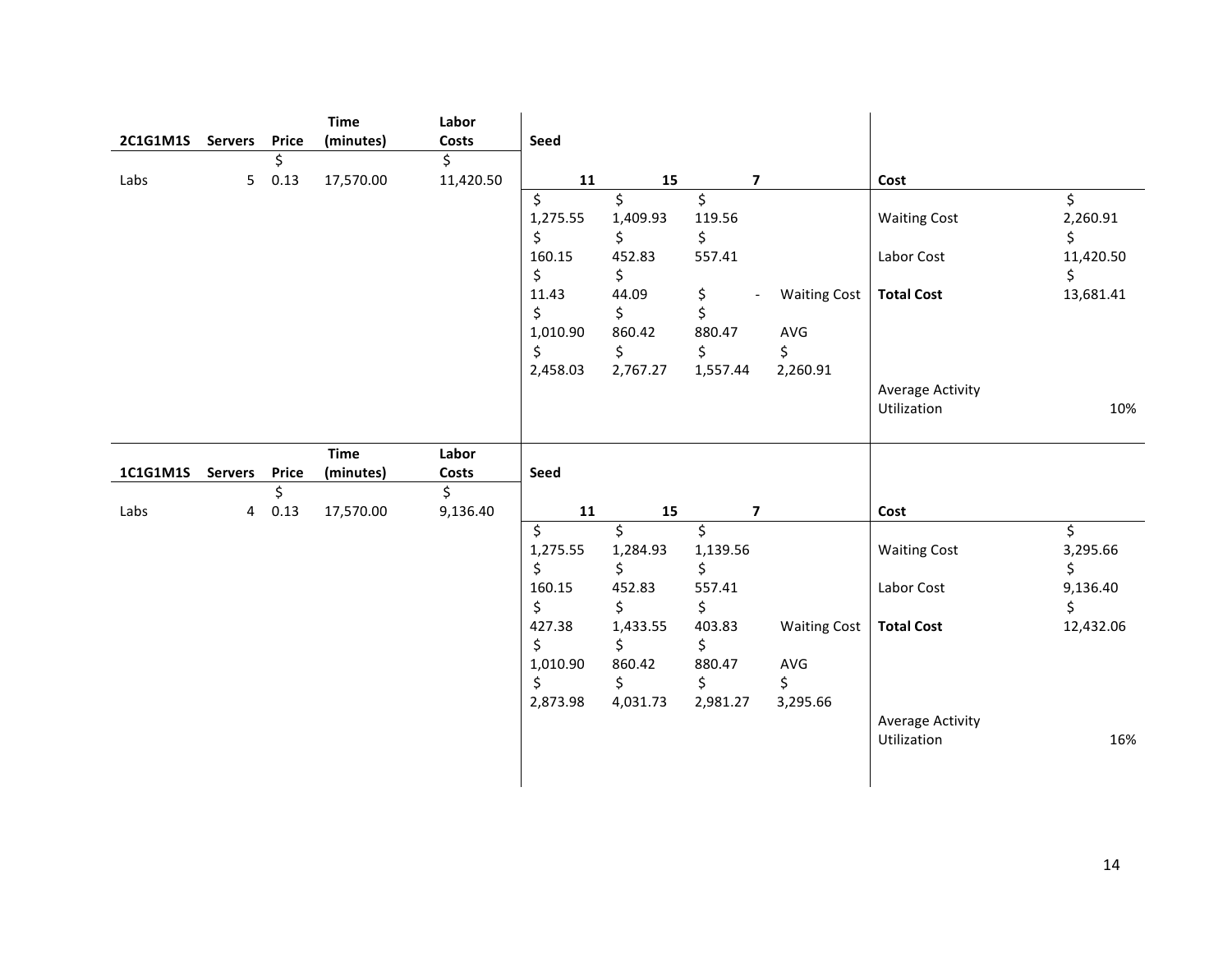## **Appendix(C**

Base Model